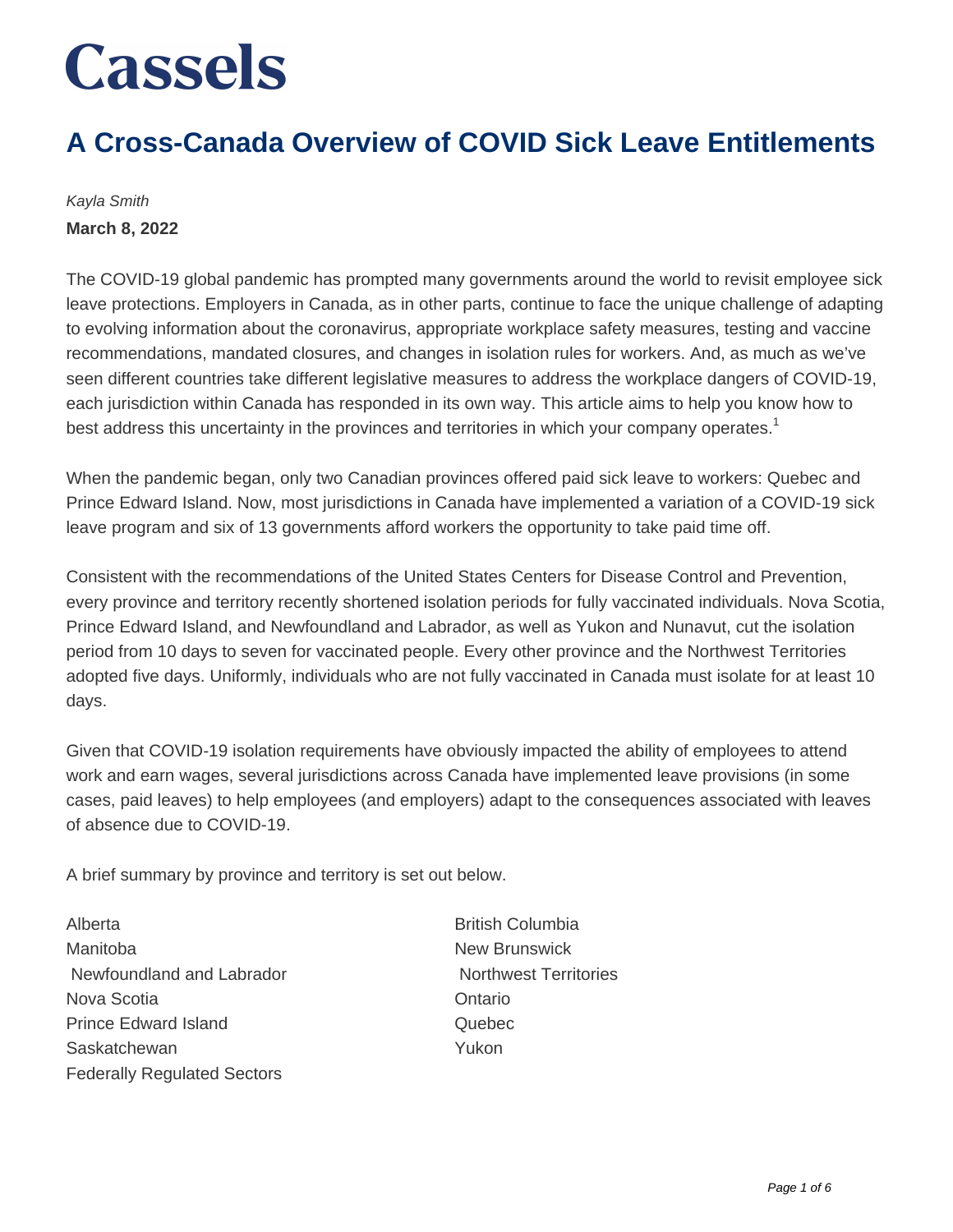## **Alberta**

(unpaid sick leave – 14 days)

As of March 5, 2020, employees who are in quarantine due to COVID-19 are eligible for 14 days of unpaid leave, regardless of their length of service. Employers are not required to pay for sick time or time where an employee did not work or earn wages. Employees can request to use their available vacation pay or banked overtime. Employees can access this leave more than once, if necessary. More information is available on the Alberta government website here.

### **British Columbia**

(paid sick leave – 5 days)

Effective January 1, 2022, full-time and part-time employees in British Columbia who have worked for their employer for at least 90 days will be eligible for up to five days of paid leave per year for any personal illness or injury, including for reasons unrelated to COVID-19. British Columbia's first-ever permanent paid sick leave program is in addition to the three days of unpaid sick leave currently provided by the *Employment* Standards Act. More information is available on the British Columbia government website here.

### **Manitoba**

(paid sick leave – 5 days)

The Manitoba Pandemic Sick Leave program provides employers with up to \$600 per employee for up to five days of COVID-19-related sick leave between May 7, 2021 and March 31, 2022. To be eligible, employees must be resident in Manitoba and work and receive wages in Manitoba on a full or part-time basis. Employers can submit applications until April 15, 2022. Eligible sick leave related to COVID-19 includes testing, vaccinations and side effects, self-isolation due to COVID-19 symptoms, or care for a loved one in any of the previously mentioned circumstances. More information is available on the Manitoba government website here.

### **New Brunswick**

(unpaid sick leave)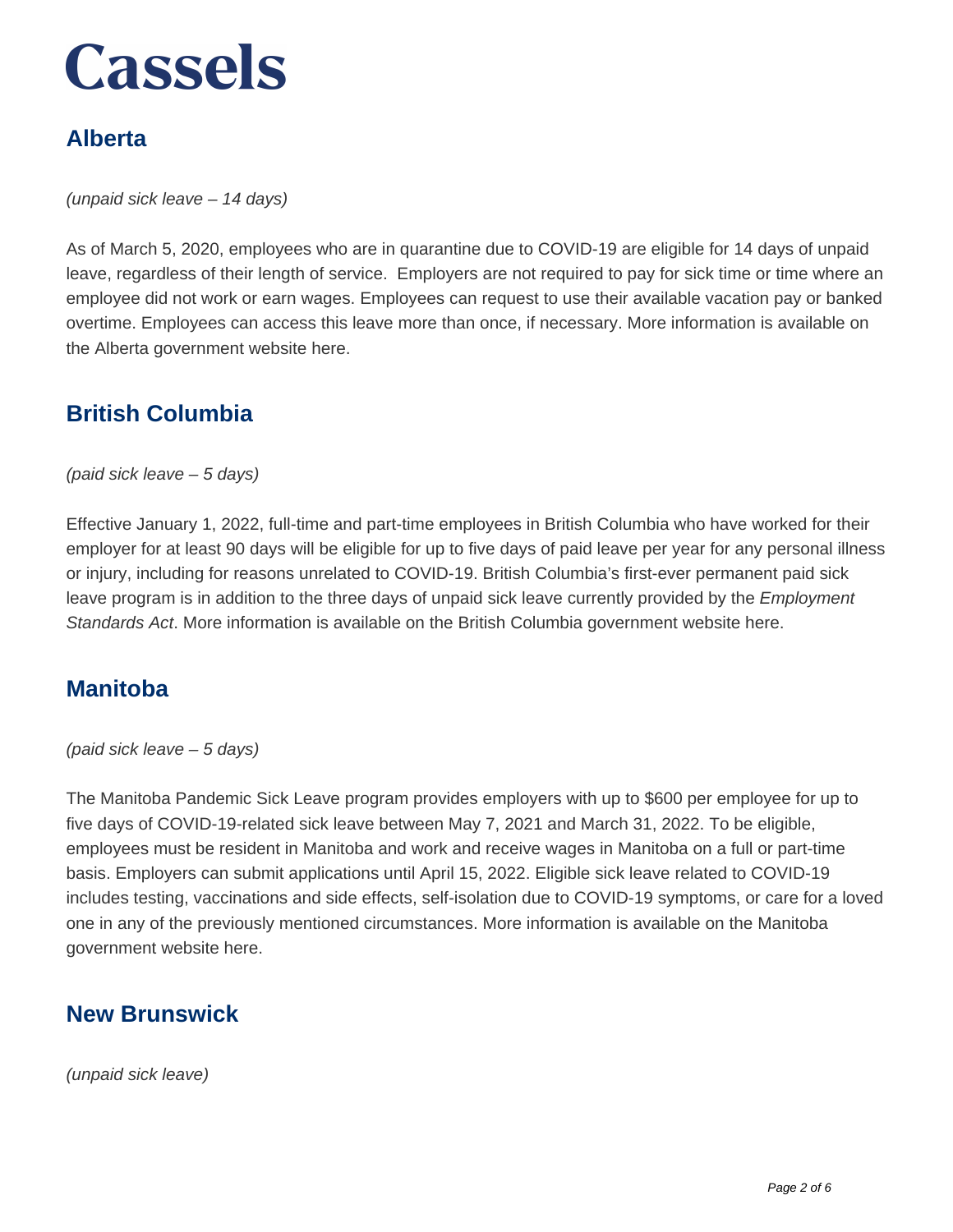New Brunswick amended its *Employment Standards Act* on April 17, 2020, to create the COVID-19 Emergency Leave regulation, which provides all employees with the right to an unpaid leave of absence related to COVID-19. Eligible employees are those under medical investigation, supervision or treatment related to COVID-19, acting in accordance with a public health measure, under quarantine or isolation, providing care or support to someone in a close family relationship, or are directly affected by COVID travel restrictions. More information is available on the New Brunswick government website here.

### **Newfoundland and Labrador**

#### (unpaid sick leave)

The Newfoundland and Labrador Communicable Disease Emergency Leave provides workers with unpaid time off for reasons related to COVID-19. Employees are eligible if they are unable to perform their duties due to a public health order, medical illness, isolation, quarantine, family responsibility, and are affected by travel restrictions. However, the government says this is a minimum standard and employers can offer additional conditions such as paid sick leave. More information is available on the Newfoundland and Labrador government website here.

### **Northwest Territories**

#### (unpaid sick leave)

On July 1, 2021, the Government of the Northwest Territories implemented Emergency Leave, which allows workers to access unpaid leave when they are unable to perform their duties because of an emergency, including COVID-19. The changes are retroactive to March 18, 2020. More information is available on the Northwest Territories government website here.

### **Nova Scotia**

#### (paid sick leave – 4 days)

Nova Scotia's COVID-19 Paid Sick Leave program is available from December 20, 2021 to March 31, 2022, for up to four paid sick days for individuals who cannot work remotely and miss less than 50% of their scheduled work time in a one-week period because of COVID-19. Employees can access this paid leave to get tested, vaccinated, self-isolate, or care for a family member. More information is available on the Nova Scotia government website here.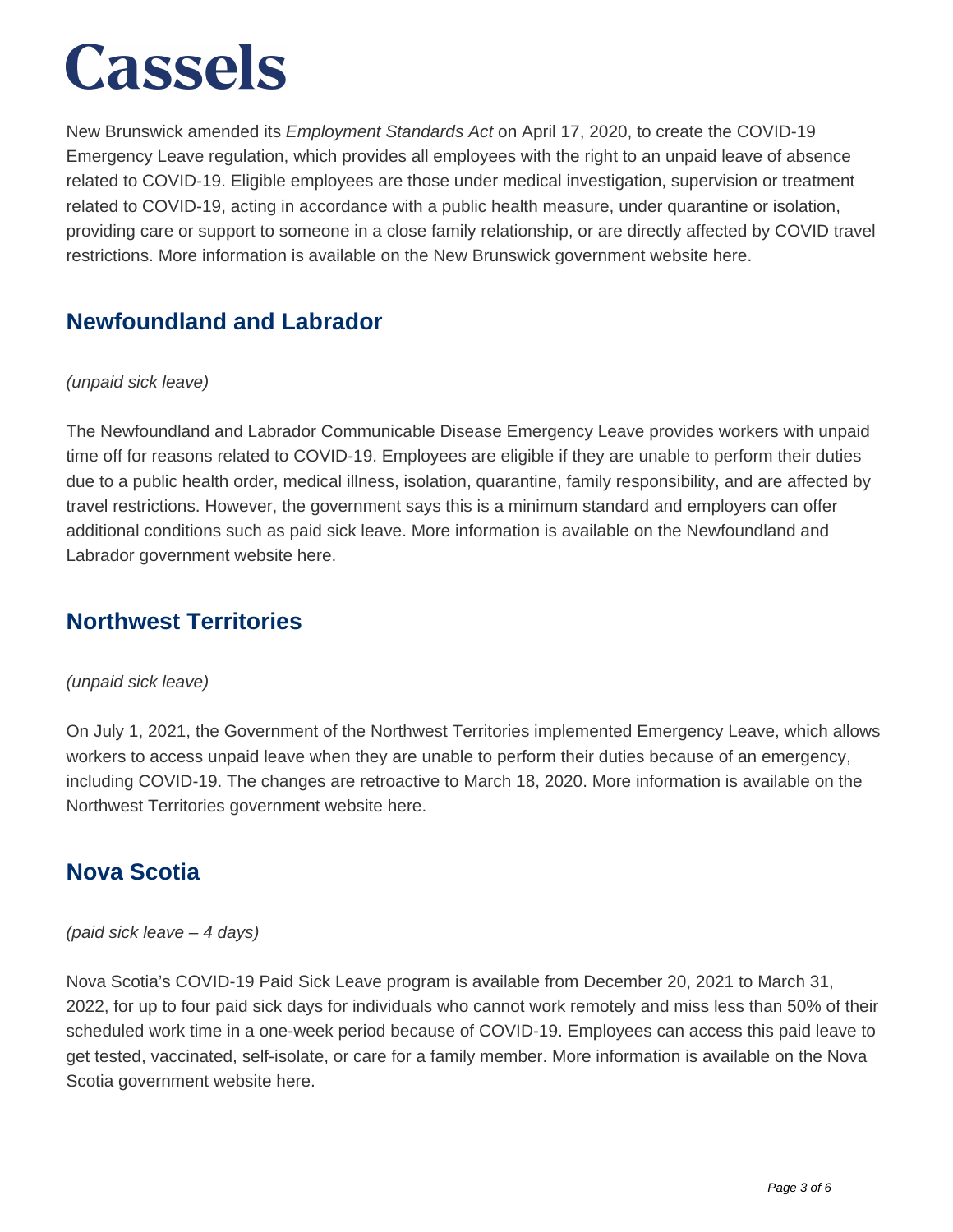## **Ontario**

(paid sick leave – 3 days)

On April 29, 2021, the Ontario COVID-19 Worker Income Benefit came into effect. Employers are required to provide eligible employees with up to three days of paid infectious disease emergency leave because of certain reasons related to COVID-19. Employees can access this paid leave to get tested, vaccinated, selfisolate, or care for a family member. The paid infectious disease emergency leave was most recently set to end on December 31, 2021, and will now continue until July 31, 2022. Eligible employers who apply are entitled to be reimbursed the amount of infectious disease emergency leave pay that they paid to their employees, up to \$200 per employee per day taken. Ontario's *Employment Standards Act, 2000* also provides for an *unpaid* infectious disease emergency leave with no specified duration. More information is available on the Ontario government website here.

### **Prince Edward Island**

#### (paid sick leave – 6 days)

Prince Edward Island introduced the COVID-19 Special Leave Fund as a temporary support only available to workers who do not qualify for the federal programs or do not have access to paid sick leave. Employers and self-employed individuals may apply to the program for a maximum of three days per week on up to two separate occasions to a maximum of six days for loss of wages that are less than 50% of scheduled time in a one-week period. The program began on March 1, 2021 and continues to be available while the province remains under a public health emergency. More information is available on the Prince Edward Island government website here.

#### **Quebec**

#### (paid sick leave – 2 days)

In Quebec, workers who have three months of uninterrupted service can receive up to two paid sick days a year to take care of a relative or person for whom they act as an informal caregiver or in the case of sickness, including reasons unrelated to COVID-19. A worker may be absent for an extended period owing to an illness (including but not limited to COVID-19) for up 26 weeks without pay over a 12-month period. More information is available on the Quebec government website here.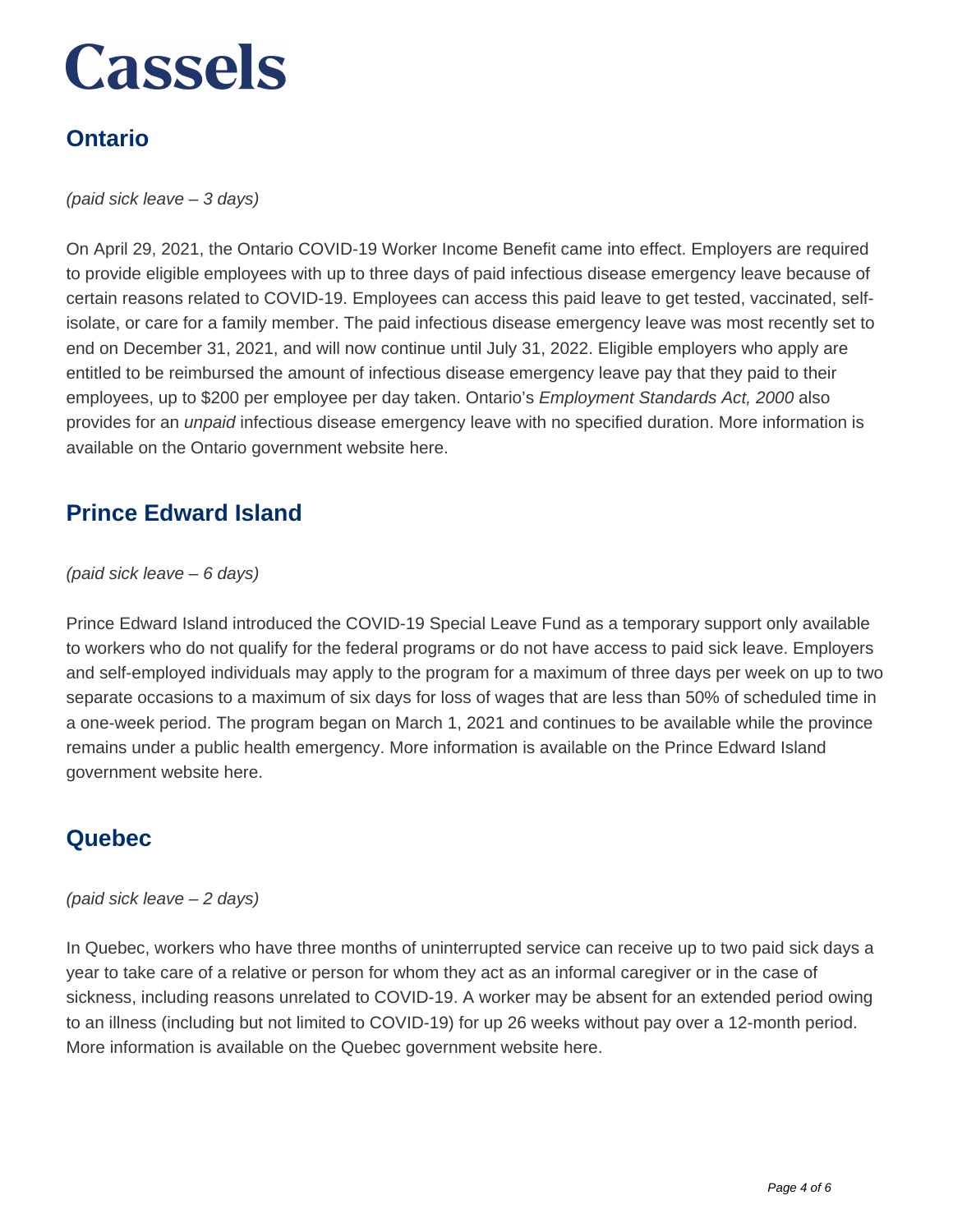### **Saskatchewan**

(unpaid sick leave – 12 days)

Currently, Saskatchewan does not offer paid sick leave. On November 15, 2021, the Saskatchewan NDP introduced Private Member's Bill 606<sup>2</sup> to amend *The Saskatchewan Employment Act* to provide for paid sick leave. If the legislation passes, it will require employers to provide employees with 10 days of paid leave in a 52-week period or 14 days of paid leave in a 52-week period during a state of emergency related to a communicable disease.

### **Yukon**

(paid sick leave – 10 days)

The Yukon government implemented The Paid Sick Leave Rebate for employers to receive reimbursement for up to 10 days' wages paid to full-time or part-time workers who were unable to work because they were sick with COVID-19 or were self-isolating or caring for other household members. Self-employed individuals are also eligible for the rebate. The program runs between April 1, 2021 to September 30, 2022.

The government also introduced a new 14-day unpaid leave. Under the new regulation, an employee is entitled to a leave without pay for a period of up to 14 days when employees or someone in their care are ordered to follow a health protection measure. This unpaid leave complements the Yukon government's program supporting employers who wish to offer the 10-day COVID-19 related paid sick leave. This leave will be in effect until 14 days after the Civil Emergency Measures Health Protection (COVID-19) Order is lifted. More information is available on the Yukon government website here.

### **Federally Regulated Sectors**

(paid sick leave – 10 days)

On December 17, 2021, the Government of Canada amended the Canada Labour Code to provide up to 10 days of paid sick leave to all federal employees. Further, the Government announced its plans to convene the provinces and territories in early 2022 to develop a national action plan to legislate paid sick leave for all workers across the country. $3$ 

The Government of Canada also offers the following to support people, businesses and organizations facing hardship because of the COVID-19 outbreak: